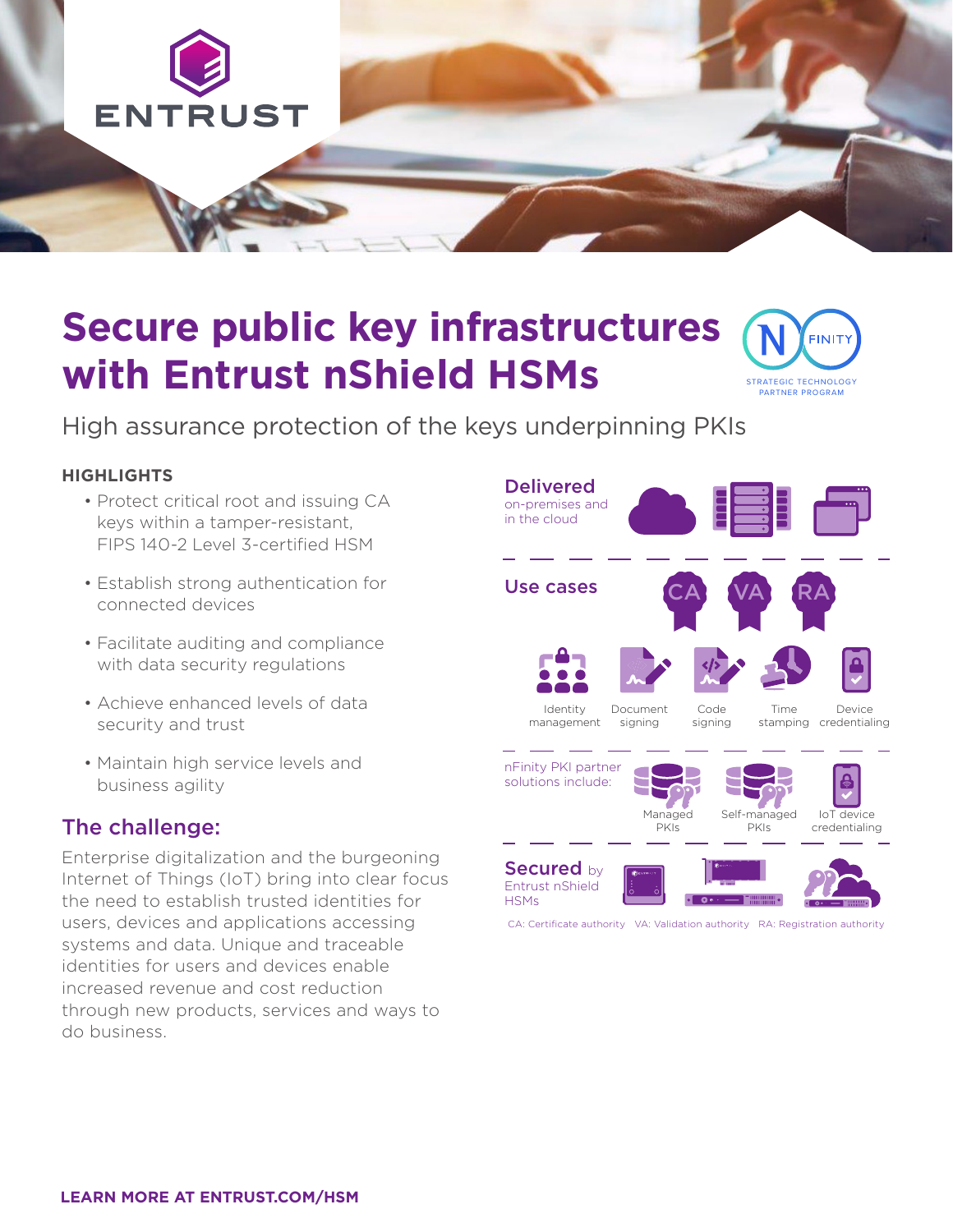## **Secure public key infrastructures with nShield HSM**

To capitalize on these opportunities and safeguard systems and data, it is critical to ensure that:

- The users managing the device or system are authorized to do so
- The code running on connected devices – including firmware, operating system and applications – is trusted and has not been altered
- Data in transit between devices, people, and applications is valid and protected from unauthorized changes
- Financial transactions can be secured and authenticated

A public key infrastructure (PKI) provides a mechanism by which authentic identities for users and devices – also called entities – can be established and managed. Once authenticated, these entities can access critical enterprise systems and resources, as well as complete digital signing operations. A PKI relies on digital certificates, signed by a certificate authority (CA), that bind a public key to a specific user or device. Based on this framework, the root and issuing CA private keys are attractive targets that require high assurance protection, as they represent the virtual keys to the kingdom.

## The solution: PKI solutions integrated with Entrust nShield HSMs

While it is possible to deploy a PKI without a hardware root of trust, CA keys handled outside the cryptographic boundary of a certified hardware security module (HSM) can be vulnerable to attacks that compromise the PKI's credential issuance and certificate revocation capabilities.

The use of HSMs is a recognized best practice for protecting the root and issuing CA private keys that underpin PKI deployments.

Entrust nShield® HSMs are integrated with leading PKI providers to offer FIPS 140- 2 Level 3 and Common Criteria EAL 4+ protection for the root and issuing CA private keys. Customers enjoy an enhanced security posture and are able to demonstrate compliance with requirements such as the Payment Card Industry Data Security Standard.

## The nShield difference

Entrust nShield HSMs provide a proven, auditable way to secure valuable cryptographic keys and material. FIPS- and Common Criteria-certified nShield HSMs:

- Secure keys within a carefully designed cryptographic boundary
- Employ robust access control mechanisms with enforced separation of duties to ensure keys are used only by authorized entities
- Ensure availability of keys by using sophisticated key management, storage and redundancy features
- Deliver high performance to support increasing numbers of demanding applications
- Scale to meet evolving demands through enhanced manageability

Entrust nShield HSMs are available in multiple form factors, while nShield as a Service provides subscription-based access to nShield Connect HSMs.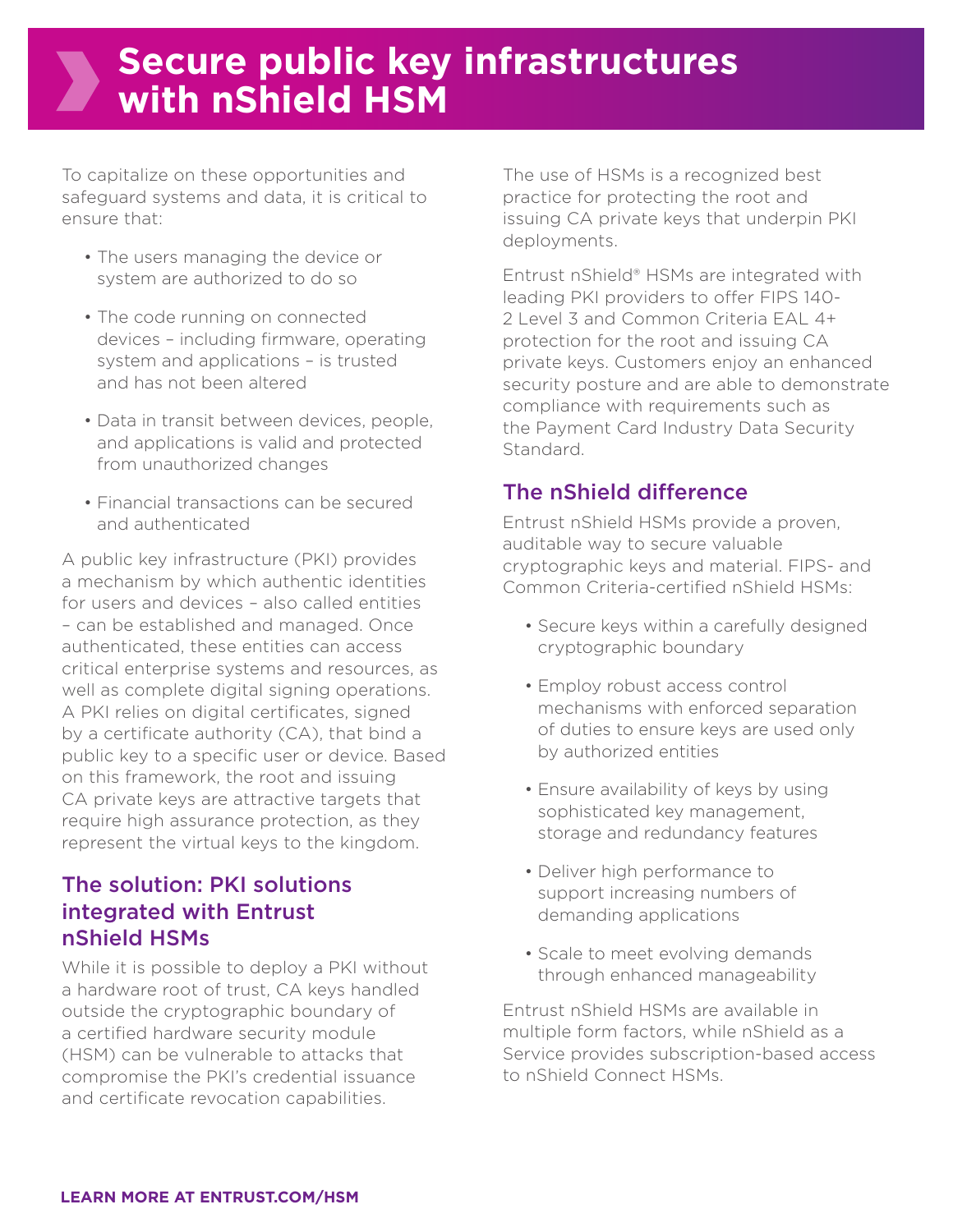## **Secure public key infrastructures with nShield HSM**

How do you manage the private keys for your root/policy/issuing CAs?



Source: 2019 Global PKI Trends Study, Ponemon Institute and Entrust

"Organizations' PKIs support an average of 8.5 distinct applications. This indicates that the PKI is at the core of the enterprise IT backbone."

2019 Global PKI Trends Study, Ponemon Institute and Entrust

### nFinity partners

Entrust nShield HSMs are integrated with the following PKI providers through our nFinity Technology Partner Program. Please visit our website for the latest list of partners.



### Learn more

To find out more about Entrust nShield HSMs visit *entrust.com/HSM*. To learn more about Entrust's digital security solutions for identities, access, communications and data visit entrust.com